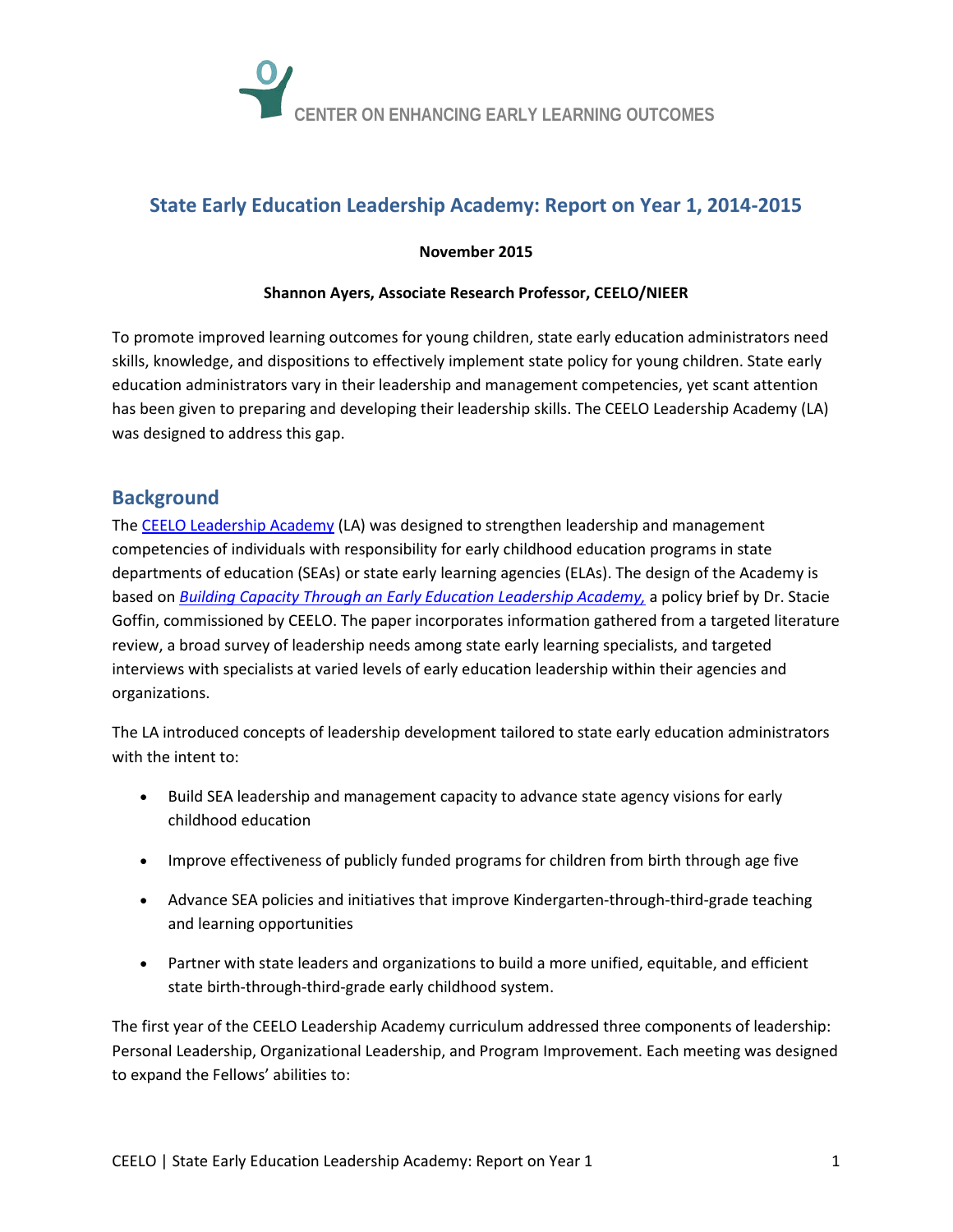

- Build individual capacity to advance their state agency visions for ECE
- Build individual leadership and management competencies to:
	- o advocate for improved policy,
	- o implement policy reforms and program improvement initiatives in school districts and early childhood program organizations, and
	- o articulate persuasive visions of high quality early learning teaching and learning environments.<sup>[1](#page-1-0)</sup>

In 2014-2015, CEELO piloted the LA with six state early education administrators (called Fellows). This report describes the content, outcomes, and lessons learned from executing the LA and implications for the LA with a second cohort of Fellows in 2015-2016.

# **The Leadership Academy Fellows**

Thirteen applications to the LA were reviewed and scored by a national expert and the CEELO co-project directors. All applications were ranked based on a composite total score. Two references for each of the semi-final applicants were interviewed by phone. Final selection and notification of acceptance into the LA was made on September 1, 2014. Six applicants were accepted to participate in the LA in 2014-2015.

Following the first on-site session, one LA Fellow left the cohort because of a new position within her agency with new responsibilities that she felt precluded her from participating. The remainin[g five](http://ceelo.org/2014-15academy-cohort/)  [Leadership Academy Fellows](http://ceelo.org/2014-15academy-cohort/) were from five states (AL, MI, MN, NJ, and TN). Four of the five Fellows were housed in Departments of Education and the fifth sat in the Department of Children's Affairs. Some Fellows were relatively new to their positions at the start of the LA, with less than 3 years tenure, while others had been in their positions for more than 10 years.

Over the course of the year, three of the five Fellows experienced changes in job position/responsibility. One Fellow left the department of education to pursue an opportunity with a national organization. Another received a promotion with a new title and more responsibilities. A third Fellow was assigned additional responsibility due to the award of a federal grant.

# **The Leadership Academy Design**

### **In-Person Meetings**

In the pilot year of the LA, a consultant with expertise in leadership led the design of the Leadership Academy, worked collaboratively with CEELO project directors to identify faculty for each session and coordinated curriculum design with faculty and project directors. The LA cohort met in person four times during the year-long academy.<sup>[2](#page-1-1)</sup> The first two meetings and the final meeting convened in

<span id="page-1-0"></span><sup>&</sup>lt;sup>1</sup> For an overview of the Leadership Academy see [here.](http://ceelo.org/wp-content/uploads/2015/03/FAQ_CoHORT2.pdf)<br><sup>2</sup> See Agenda and Materials from the four meeting[s here](http://ceelo.org/2014-15academy-cohort/)

<span id="page-1-1"></span>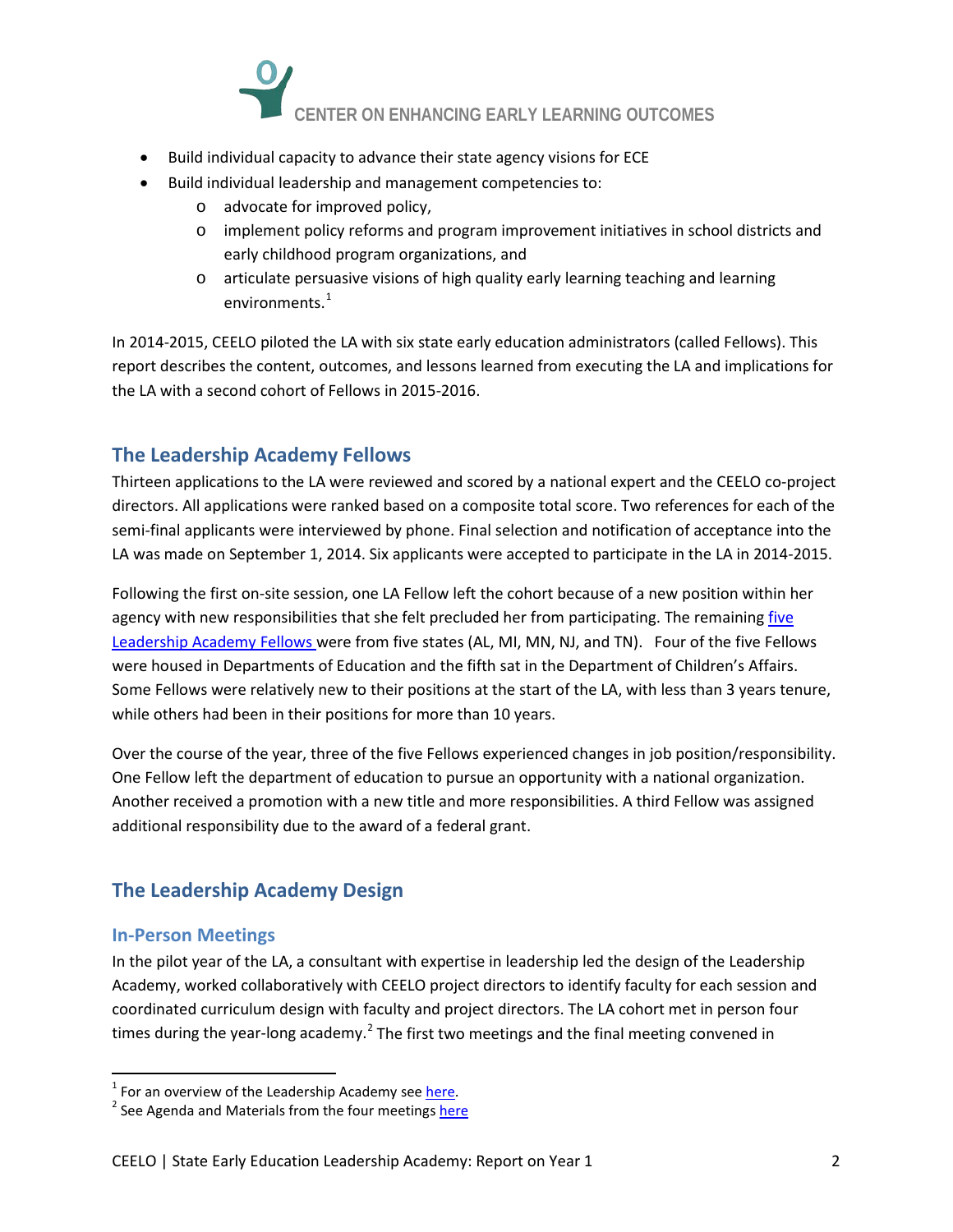

Washington DC for two days of active learning in conjunction with guest faculty. The third meeting was held prior to th[e CEELO 2015 Annual RoundTAble a](http://ceelo.org/2015-roundtable/)nd was a one-day meeting.

### *Meeting 1: Washington DC, December 3-4, 2014*

The objectives of this meeting were to:

- Deepen knowledge of their personal leadership and management competencies (strengths and areas for growth)
- Increase self-awareness of leadership goals, style, and challenges
- Increase awareness of how organizational and political circumstances impact the exercise of leadership
- Refine the purpose, goals, execution, and results of the Fellows' Job Embedded Projects

This meeting included a presentation by Dr. Beth Rous, University of Kentucky, entitled *[Leadership](http://ceelo.org/wp-content/uploads/2015/01/BRslides.pdf)  [Frames: What Does](http://ceelo.org/wp-content/uploads/2015/01/BRslides.pdf) It Mean To Exercise Leaders?* The Fellows also heard a presentation from Dr. Ellen Kagen, Georgetown University, entitle[d Who am I in the Work of Leadership?](http://ceelo.org/wp-content/uploads/2015/01/EKslides.pdf) During the meeting, the Fellows were also provided set times to meet with their coaches and talk with colleagues to further digest the information presented and apply it to their own positions and contexts. This meeting also provided time for the Fellows to reflect on the content in relation to their Job Embedded Project (JEP; see description below). This enabled the Fellows to consider refining their project in light of the content presented and feedback from coaches.

### *Meeting 2: Washington DC, February 3-4, 2015*

During the February LA meeting the Fellows were introduced to Results Based Leadership (RBL) and the impact of their agency's organizational and political context on the exercise of leadership.

As a result of this meeting, the Fellows were to:

- Be exposed to two key frameworks of Results Based Leadership
- Understand the four core skills of Results Based Accountability and be able to apply them to their Job Embedded Project
- Create building blocks for their personal leadership development based on the Myers-Briggs Type Indicator (MBTI)
- Deepen their understanding of adaptive work by analyzing allies, adversaries, stakeholders, and potential casualties of their Job Embedded Projects
- Increase awareness of what the Council of Chief State School Officers' (CCSSO) sees as critical priorities of chief state school officers and the place of ECE within this context
- Gain insight and guidance on increasing effectiveness as middle-management leaders
- Deepen awareness of how organizational and political circumstances impact the exercise of leadership
- Develop further self-awareness of their leadership goals and challenges
- Further refine the purpose, goals, execution, and results of the Job Embedded Projects [JEP]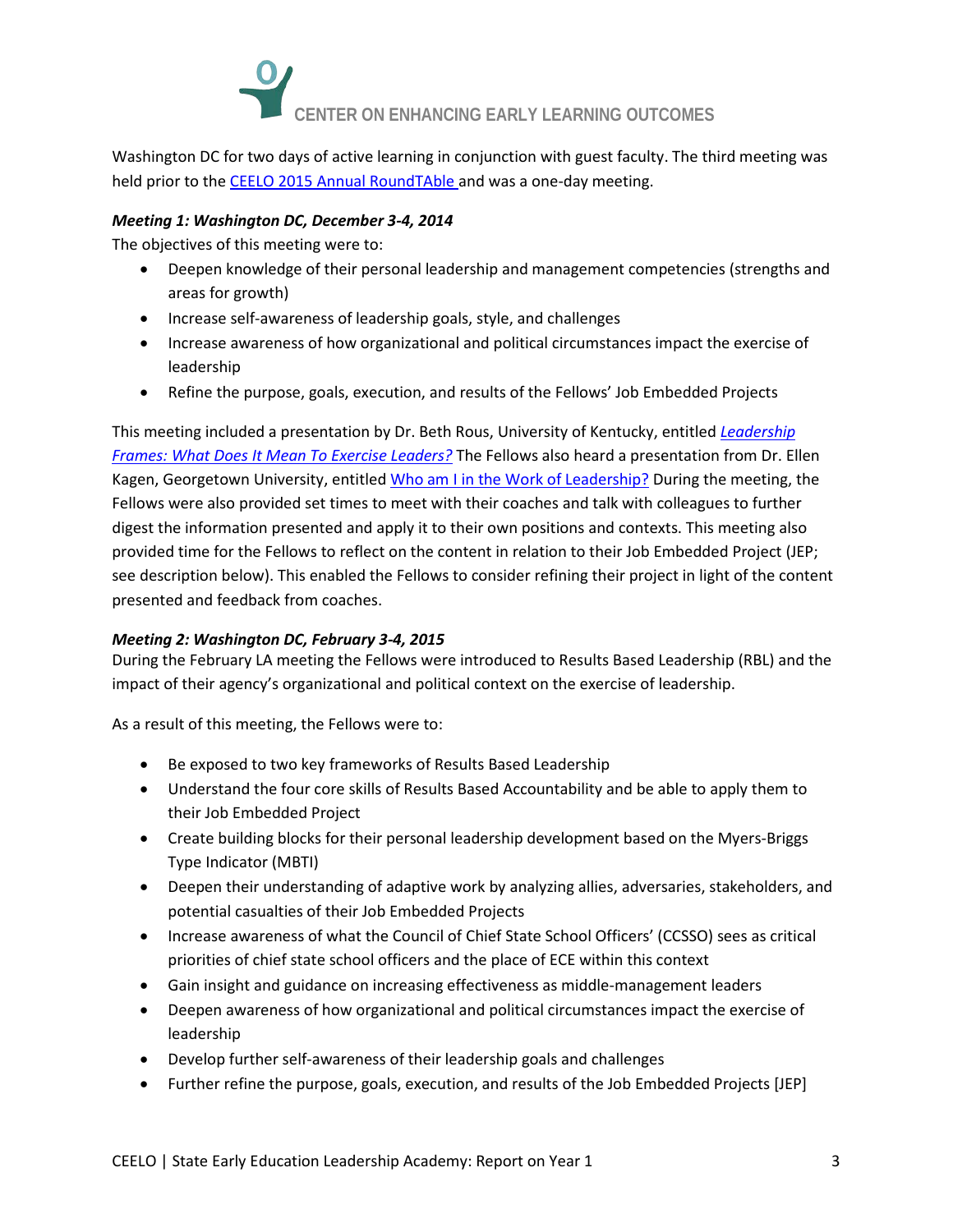

Guest faculty were Jennifer Gross, Guest Faculty Senior Associate, Leadership Development, Annie E. Casey Foundation and Angela Hendrix Terry, Guest Faculty, Robert F. Wagner Graduate School of Public Service and Independent Consultant. The Fellows had ample time to discuss their JEPs and meet with their coaches to apply the information being learned to their current work. In addition, the Fellows met with [Chris Minnich, Executive Director of the Council of Chief State School Officers,](http://www.ccsso.org/Who_We_Are/Leadership_Team.html) and heard from two experts, Dean Nafziger, Director of the [Building State Capacity and Productivity Center](http://www.bscpcenter.org/) at Edvance Research and Rolf Grafwallner, Assistant State Superintendent Division [of Early Childhood](http://www.marylandpublicschools.org/msde/divisions/child_care/program/early_child.html)  [Development,](http://www.marylandpublicschools.org/msde/divisions/child_care/program/early_child.html) MD State Department of Education, who shared professional experiences around change leadership.

### *Meeting 3: New Orleans, Louisiana, June, 2015*

The goals of meeting three were for the Fellows to:

- 1. Identify ways systems thinking habits and tools can positively influence their leadership development and impact program development
- 2. Identify ways systems thinking habits and tools apply to the Job Embedded Projects and their role as a state-level leader
- 3. Apply the systems thinking tools and strategies to their agency leadership work
- 4. Review the Job Embedded Project plan of action using systems thinking as a guide

Systems thinking information wa[s presented b](http://ceelo.org/wp-content/uploads/2015/06/CEELO_Systems_Thinking_Workbook.pdf)y Tracy Benson, a leader of the Waters Foundation Systems Thinking in Schools Project, who serves as President of the Systems Thinking Group. The Fellows actively engaged in learning around understanding complex systems, systems thinking habits, and systems structures, and had the chance to continue this learning during Tracy Benson's presentations during the subsequent CEELO Roundtable.

### *Meeting 4: Washington, DC, August 11-13, 2015*

During the fourth, and last, Leadership Academy meeting for the first Cohort, the Fellows learned about stakeholder engagement, and diversity and cultural competency awareness, both of which are central to effective communications. The group learned from each other as they shared presentations on their JEPs and reflections on the CEELO LA.

As a result of this meeting, the Fellows were to:

- Learn about the personal and organizational challenges and the leadership development opportunities associated with effecting policy change through their and their colleagues' Job Embedded Projects
- Identify, classify, and prioritize stakeholders in their states
- Expand their awareness of diversity and cultural competency issues
- Gain tools and tips for engaging stakeholders
- Consolidate their thinking about the coaching experience and leadership development
- Inform development of future CEELO Leadership Academies
- Identify ways to stay involved with the CEELO Leadership Academy and support future Fellows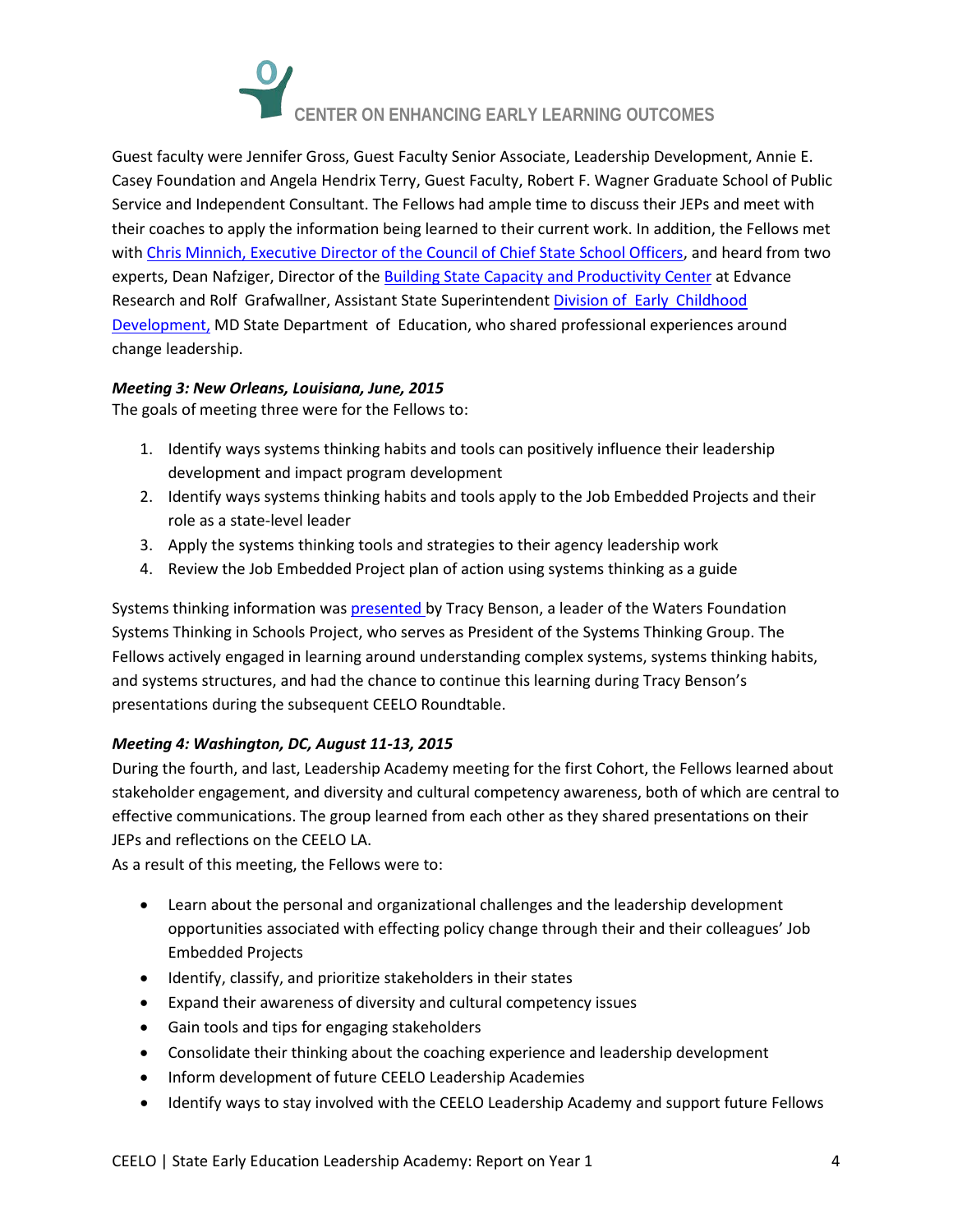

• Share their fondest memories of the Leadership Academy, colleagues, and staff

The final meeting of the first cohort of the LA began with each Fellow giving a short presentation on her JEP, the outcomes, and leadership skills learned through the process. There were also presentations and in-depth discussions on Stakeholder Engagement and developing diversity and cultural competency awareness. Discussions and reflections on the overall LA experience were interwoven throughout this final meeting and included working closely with the coaches and offering feedback to the LA planning committee.

### **Fellows' Feedback on the Meetings**

Fellows completed evaluations following each in-person meeting. Generally, the Fellows rated the quality, relevance, and usefulness of each of the meetings high; and identified ways they would apply what they learned to their job responsibilities and Job Embedded Project. For example:

- *I plan to make a conscious effort to think more closely about the approaches I take in leading my work. That may include asking myself "why" I'm making particular decisions, in an effort to get to the root of the strengths and weaknesses of my leadership style… At this point, I've already shared some of my broader lessons learned with my direct boss so that she is aware of the concepts we discuss and how I hope to use them in my future work.*
- *Just this week, the Director of the Office of Head Start visited from DC to help us problem-solve and think strategically. I had the opportunity to use the systems thinking tools to help us all prepare for the visit.*

### **Coaching Support**

Upon acceptance into the LA, each Fellow had the opportunity to interview two prospective coaches and provide a rank order preference to the LA project directors regarding the coach they would like to work with in the LA. Each Fellow was then assigned a highly experienced coach to guide them through their year-long experience as a Fellow.<sup>[3](#page-4-0)</sup> The coaches selected to work with the Fellows possessed several key characteristics that qualified them to support the leadership development of the Fellows. Each has extensive leadership experiences in an SEA in an early childhood education capacity and had experience that provided the Fellows a well-rounded look at early childhood education.

Results from the overall evaluation of the LA from the Fellows indicate that the one-on-one coaching component of the LA was highly valued. This individualized support was provided through several LA design features. According to the feedback received from the Fellows, they were supportive, and yet sufficiently challenging to extend the Fellows' learning and application of new leadership skills. Key lessons and commentary on the role of the coaches include:

• Each coach attended all in-person LA meetings. During these meetings coaches participated in the learning outside of the circle of the Fellows. This underscored that the presentation and

<span id="page-4-0"></span><sup>&</sup>lt;sup>3</sup> For more information see 2014-2015 Coache[s here.](http://ceelo.org/2014-15academy-cohort/)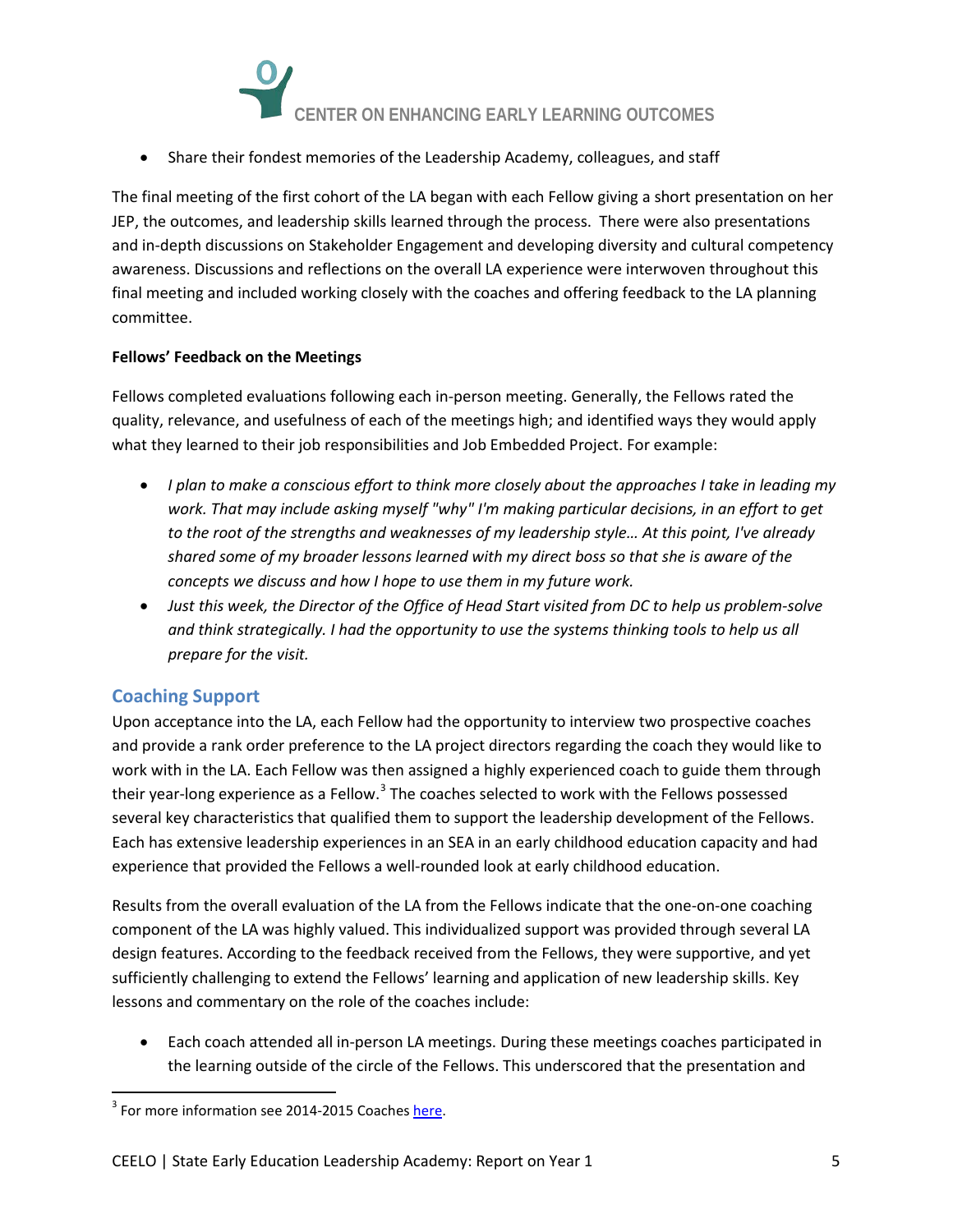

discussion sessions were targeting the Fellows; coaches were observers of the learning and conversations.

- The LA meetings session was carefully crafted to include planned coaching time between the coaches (one-on-one and small group) and the Fellows. This provided the opportunity for the coach to guide the Fellows' understanding and application of the new information.
- The coaches met regularly via phone (approximately once a month) with each of their Fellows. These calls were generally 90 minutes in length but varied based on the Fellow's need. During these calls the coach posed questions targeting how the LA Fellow was applying the information being learned; how the Fellow was coming along on the JEP and how what was being learned and/or the JEP fit into the bigger picture of her work; and how her leadership skills were evolving. Discussion topics included building relationships, collaboration, time management, RBA, supporting staff, and leadership versus management.

## **Job Embedded Project**

Each Leadership Academy Fellow completed a Job Embedded Project (JEP) to advance her growth as a leader and provide a context for applying concepts and strategies from LA meetings and coaching. See **Appendix A** for the 2015-2016 revised CEELO Leadership Academy Job Embedded Project Plan. Fellows were asked to respond to the questions regarding their initial ideas for the JEP as part of their application to the LA.

- 1. Identify a goal or responsibility within your current role that offers you an opportunity to apply the new leadership and management skills you will learn during the Leadership Academy.
- 2. What results do you hope to achieve? What data informs your project? How will you know if your results have been achieved?
- 3. What organizational and/or systemic challenges do you anticipate facing in implementing your project?
- 4. How will the proposed project help you to expand and/or improve your leadership skills? Try to be as specific as possible in your response.

Each Fellow completed a Job Embedded Project description of 150 words (e.g., an elevator speech) to quickly describe their JEP. They also completed in December 2015 an initial draft of their JEP plan that outlined the goals, results, assumptions and potential challenges, and leadership development opportunities. Through the course of the LA, some Fellows recognized that their JEPs were too ambitious or not directly connected to their day-to-day work, and therefore difficult to find the time to execute. By the conclusion of the LA, all five of the Fellows had refined their initially proposed JEP with the guidance of their coaches. At the fourth and final meeting, each LA Fellow presented a review of her project to the LA through a Powerpoint presentation organized around the questions designed to identify key outcomes and personal growth in leadership and policy/program implementation.<sup>[4](#page-5-0)</sup> Fellows

<span id="page-5-0"></span><sup>&</sup>lt;sup>4</sup> See 2014-2015 Leadership Academy Agenda and Materials for each Fellow's presentation [here.](http://ceelo.org/2014-15academy-cohort/)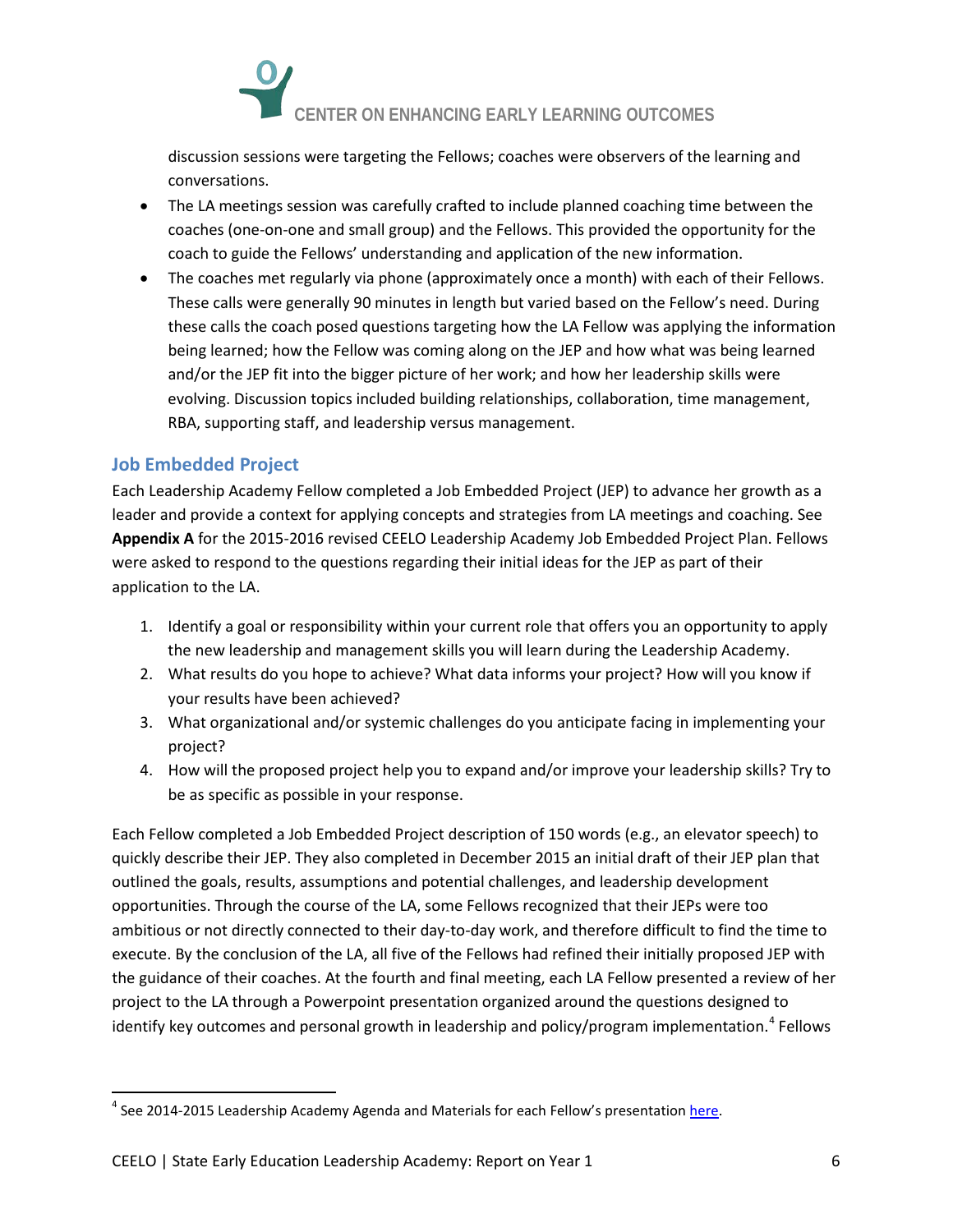

made significant progress in implementing their JEP and applying new leadership skills and knowledge to achieve these goals. The following Job Embedded Projects were completed by the Fellows:

- Implementing a Mindful Leadership Professional Learning experience with 10 local leaders and 10 professional development facilitators
- Working with five school districts to develop and pilot a statewide plan for increasing inclusive preschool classrooms for young children with identified special needs
- Developing a cross-agency data sharing agreement to support the state early childhood longitudinal data system
- Implementing a new results-based accountability format for reporting on use of cross-agency state funds for children and family services
- Supporting the transition to new professional responsibilities

# **Impact of the LA and Considerations for Future Leadership Academy Cohorts**

Two primary sources of data were reviewed to identify the impact of the LA on the first cohort of Fellows, including monthly coaching logs completed by the two coaches and online evaluations of the four meetings completed by the Fellows. We found the following evidence of impact on the Fellows:

# **Increased self-knowledge of individual leadership and management strengths and areas for growth**

- *"[My Coach] kept asking me questions like "What kind of leadership skills are you using?" My answer: I sent it to them in an email…what else do they need? It finally hit me – ADAPTIVE LEADERSHIP, not just management, is required."* From a JEP presentation.
- *"Recognizes that her initial approach to leadership has changed as a result of LA experiences and relationships; more collaborative and perhaps can operate best in a less bureaucratic system."* Coaching log quote.
- *"Despite all the issues, feels more in control of reaching out to others; approach problems by looking at the bigger picture; feel more comfortable taking a bigger view of the situation; not just personally focused. Might have just waited in the past and felt not empowered to do anything about the problem. More comfortable talking to people directly with concerns. Thinking about why problems exist and trying to do something about them. Do have to deal with consequences!"* Coaching log quote.
- Fellows have found themselves outgrowing their current spaces, perhaps because of their experiences in the LA. One example: "*[The Fellow] has looked pretty carefully at her own leadership potential and is frustrated that she cannot utilize her skills. The Leadership Academy may have exacerbated her discomfort, but it is causing her to look realistically at who she is and how she might realize her ambitions—if the situation were fair or open, she wouldn't be so frustrated!"* Coaching log quote. Another example is the movement of the Fellows, one moving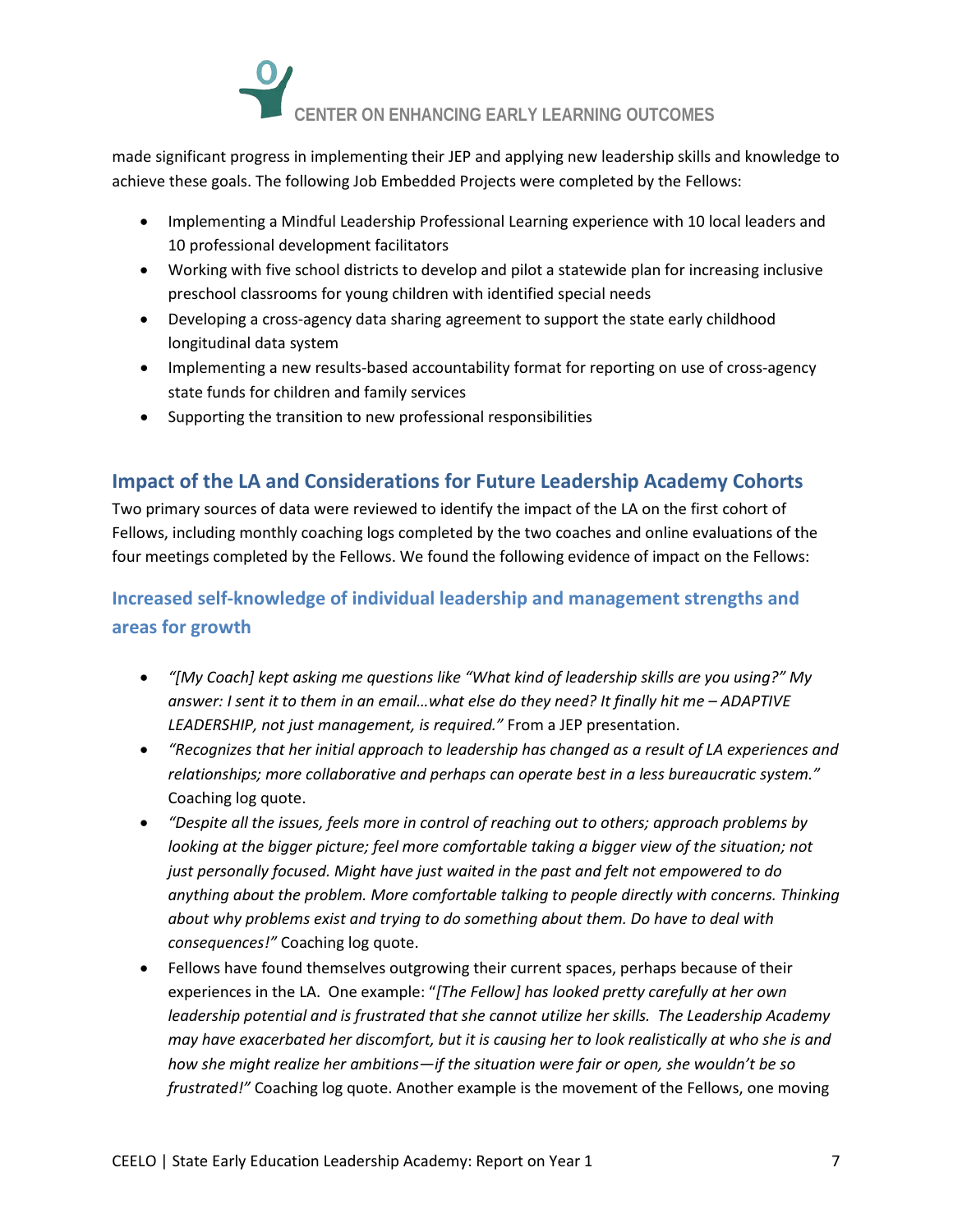

on from SEA work to a position with more national outreach and another moving into a new position with increased status and influence.

- The coach reflects on the coaching log about a Fellow, *"Distinguished between former approach of 'taking over' to being more collaborative."*
- A Fellow set goals for herself at one point with the coach that included, *"To learn how to delegate and trust others to get the job done."*

**Increased knowledge of other programs, resources, and perspectives. Built a network and effective partnerships within the Leadership Academy, within their agency, and with other agencies in their EC system.** 

- *"Glad to have developed access to resources outside of [my state]."* Coaching log quote.
- *"Never enough time in state government to pick your head up to see what's around."* Coaching log quote.
- *"Having a cohort to work with/learn with and from" is of tremendous value.* Coaching log quote.
- One Fellow used the JEP to work on building relationships with other stakeholders in EC in her state. She worked toward partnerships and mentored her subordinates to work collaboratively with all agencies. The JEP pushed her to get many agencies on the same page using *"Mental models, anticipating the concerns of others; Shared Ownership, showing other agencies how [the project] benefits everyone; and Systems thinking, connections within and between systems and that small actions/changes that can leverage desired effect."* JEP slide.
- *"Developed stronger relationship with IDEA 619 preschool coordinator and consultants [and] encouraged the dialogue between general education preschool staff and special education preschool staff at the school level to think about how their programs could work together."* One Fellow's description of the JEP on a slide.

## **Direct application of content learned in the Leadership Academy**

- *"She expects to use much of what she's learned about herself, organizations, and organizational culture/climate to understand how she can make effective and correct decisions in the future and make an effective transition to her new role/responsibilities."* Coaching log quote.
- The Myers Briggs exercise helped many of the Fellows understand themselves better, as well as those they work with directly and indirectly. Although not a direct application per se, this information was useful to these leaders as they navigated the systems and the intricacies that come along with complex systems and personnel.
- A few Fellows implemented Results Based Accountability (RBA) in their own state work. One Fellow noted, *"RBA: The Answer to All Ills? RBA gave a great framework for re-thinking the process and desired outcomes for [the state preschool program]."* JEP presentation slide. This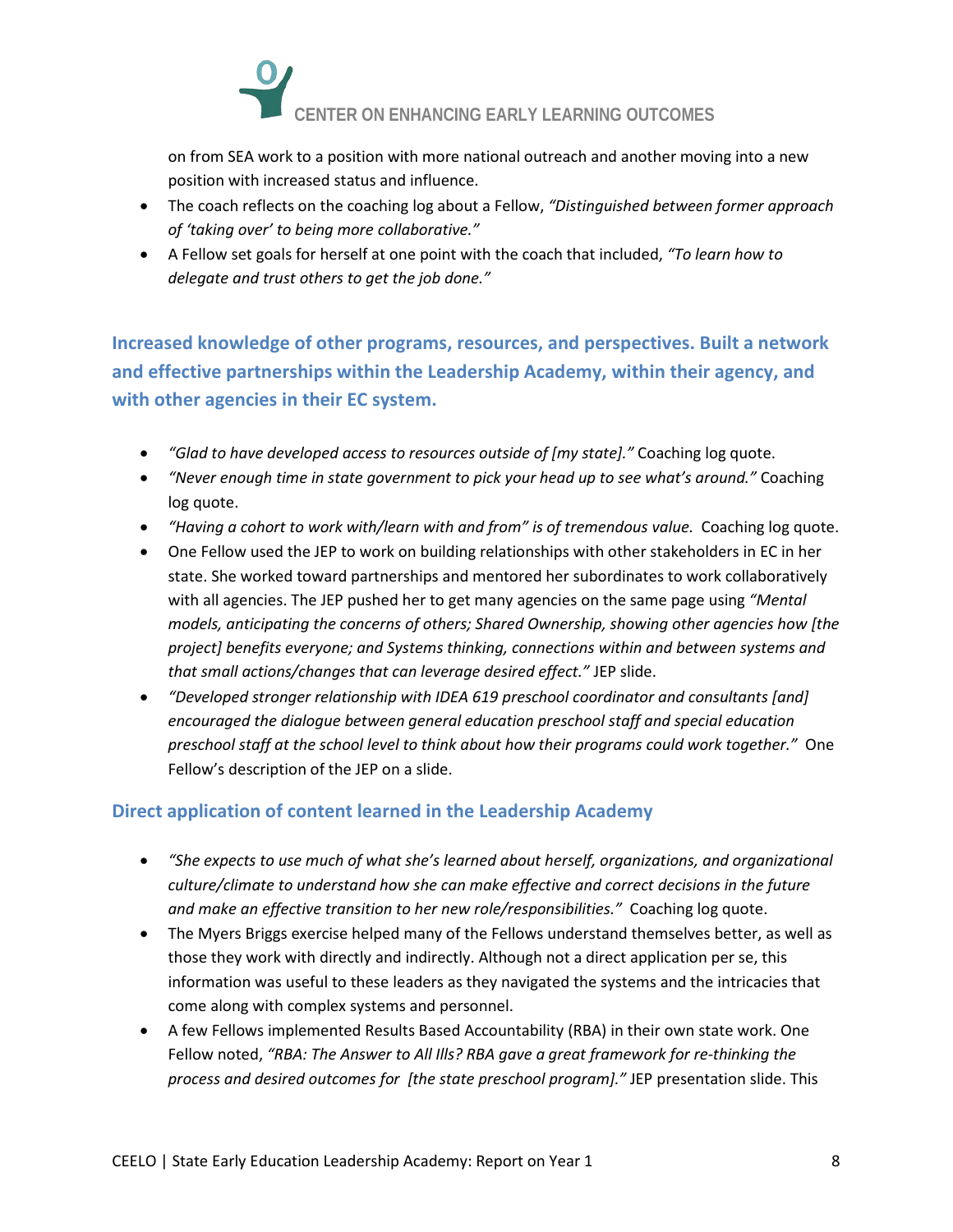

Fellow implemented RBA quickly and fully. Others are implementing in smaller ways or keeping RBA as a goal in mind to work toward.

• The Fellows found the time with their coach to be valuable. And, as noted in the coaching log, *"Used more as an "after-the-storm" support following a difficult roll-out of expansion grants. Got caught up in heavy work demands and said "I guess I could have used a call like this more than I thought."* 

# **Considerations for Future Leadership Academy Cohorts**

Below are several key lessons that were applied to the LA for year 2 implementation:

- *"Interactions with peers and relationships is necessary ingredient; wouldn't hesitate to expand the group a little but intimacy can't be jeopardized."* Coach feedback from coaching log.
- The JEP is about the process not necessarily the product. Seemed to work best when it was focused, doable, and applicable to the everyday work of the Fellows.
- Coach reflection on the log, "Supervision and coaching has emerged as a new component of her work, something she sees as important pieces of leadership."
- Think that LA may want to include a component on working with others in different capacities (supervisor, manager, coach, direct report, etc.) and how to have difficult conversations when necessary.
- Don't schedule 3 coaching calls on same day! It takes more time to be a coach than actually coaching the person face-to-face.
- Gradually encourage Fellow to take leadership for structuring the coaching call.
- Not sure if journaling has taken hold with Fellows as a habit for reflection.
- On a coaching log, *"Wishes there were more opportunities to be in communication with other*  Fellows throughout the time period, perhaps a monthly call among themselves BUT it won't *likely happen if they have to organize it themselves because they are so busy."* And *"Would like to see this be a 2-year program (her state would probably support some costs once a year)."*

The first cohort of the Leadership Academy was a successful pilot. The Fellows expressed satisfaction with their experiences in the Leadership Academy, noting the opportunities to interact with peers, coaches, and noted leaders was invaluable to their growth as early education administrators. As we embark on Cohort 2 (2015=2016) of the Leadership Academy, we note the following:

## **What Worked Well and Will Continue with Some Adjustments**

• **Curriculum**: Results Based Leadership and Systems Thinking in Education faculty and content were highly valued by the Fellows and will be included in the curriculum for Cohort 2. For Cohort 2, we moved RBL content to the first session in order to ensure the Fellows had the benefit of this content in crafting the results of their Job Embedded Project; and Systems Thinking in Education will be presented at the two-day February 2016 meeting. The LA directors are still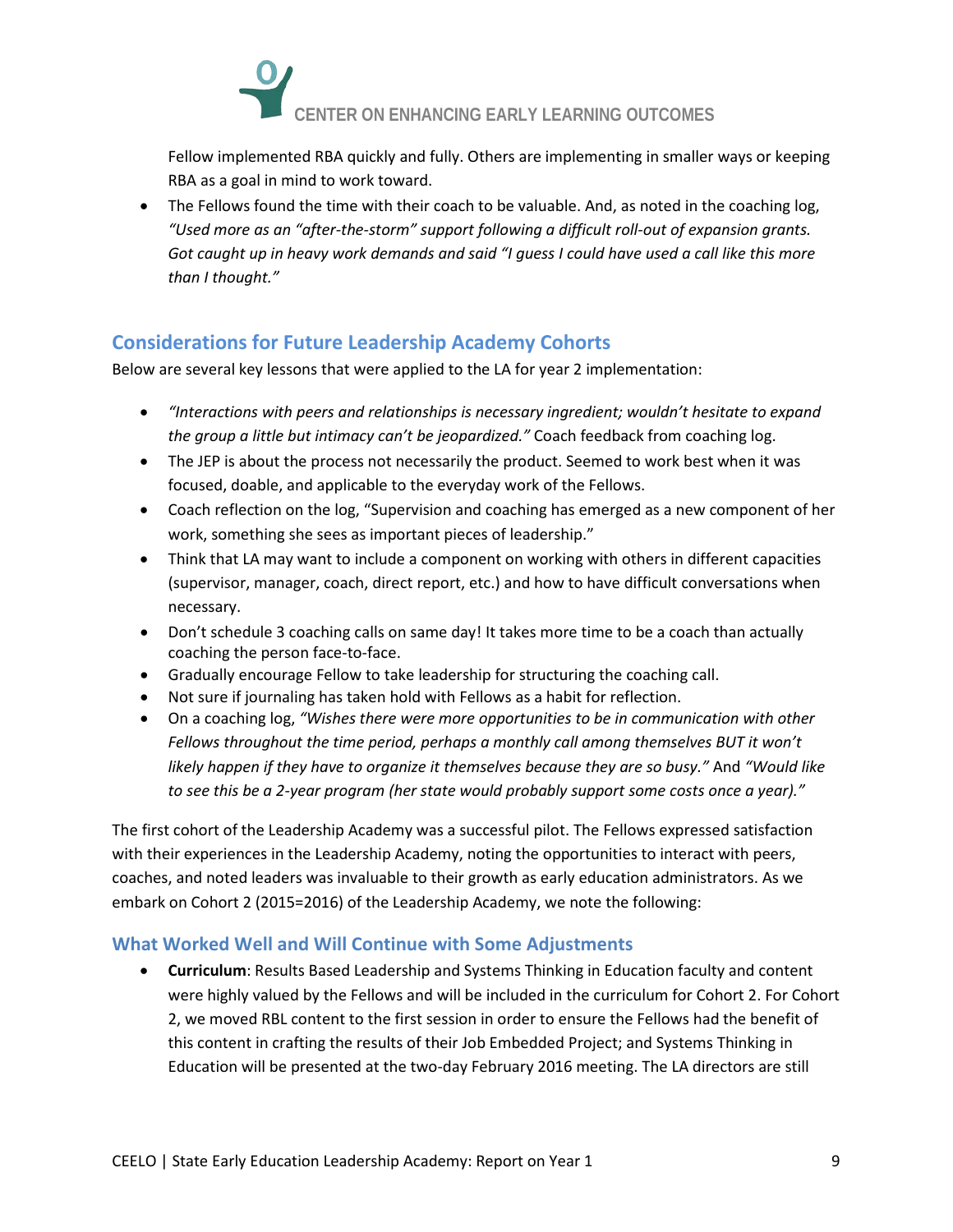

considering the curriculum for the final two sessions and will engage the Cohort 2 Fellows in determining precise speakers or content.<sup>[5](#page-9-0)</sup>

- **Coaching:** The process of matching coaches and Fellows encourages Fellows to take leadership in choosing the coach they believed would best support their growth; and in Cohort 2 we also asked the coaches to provide some feedback on the Fellow they felt they could best establish an effective coaching relationship with. In addition to monthly one-on-one coaching, time for individual one-on-one coaching and small-group coaching of the coach and 2 or 3 Fellows will be included in the face-to-face meetings. Coaches will continue to complete the monthly coaching log.
- **Job Embedded Project Plan:** Cohort 2 will be required to develop a JEP, however we will provide greater support on identifying a project that is directly related to current responsibilities and offers opportunity to grow and build leadership skills. We'll begin earlier in the curriculum to help Fellows clarify their project and determine the results. Coaches will continue to provide support in defining and implementing the JEP in coaching calls. We will also build time into each meeting for Fellows to discuss their JEP and increase peer learning and sharing around the JEP in the face-to-face meeting time.

Based on feedback from Cohort 1, we will provide a greater number of interim opportunities for Fellows to reflect and collaborate – including webinars with organizers, but also virtual gatherings among the Fellows only; and build more time for in-depth review and discussion of readings and journaling between sessions. We are planning to extend the 2-day in-person meetings with an additional half day, so that we may engage in greater dialogue with the Fellows to learn from them the day-to-day challenges and opportunities they face in implementing early education policy and to engage them in discussion and informing CEELO's strategic priorities.

<span id="page-9-0"></span><sup>&</sup>lt;sup>5</sup> See [here](http://ceelo.org/2015-16-leadership-academy-cohort-2/) for Leadership Resources shared with LA Fellows.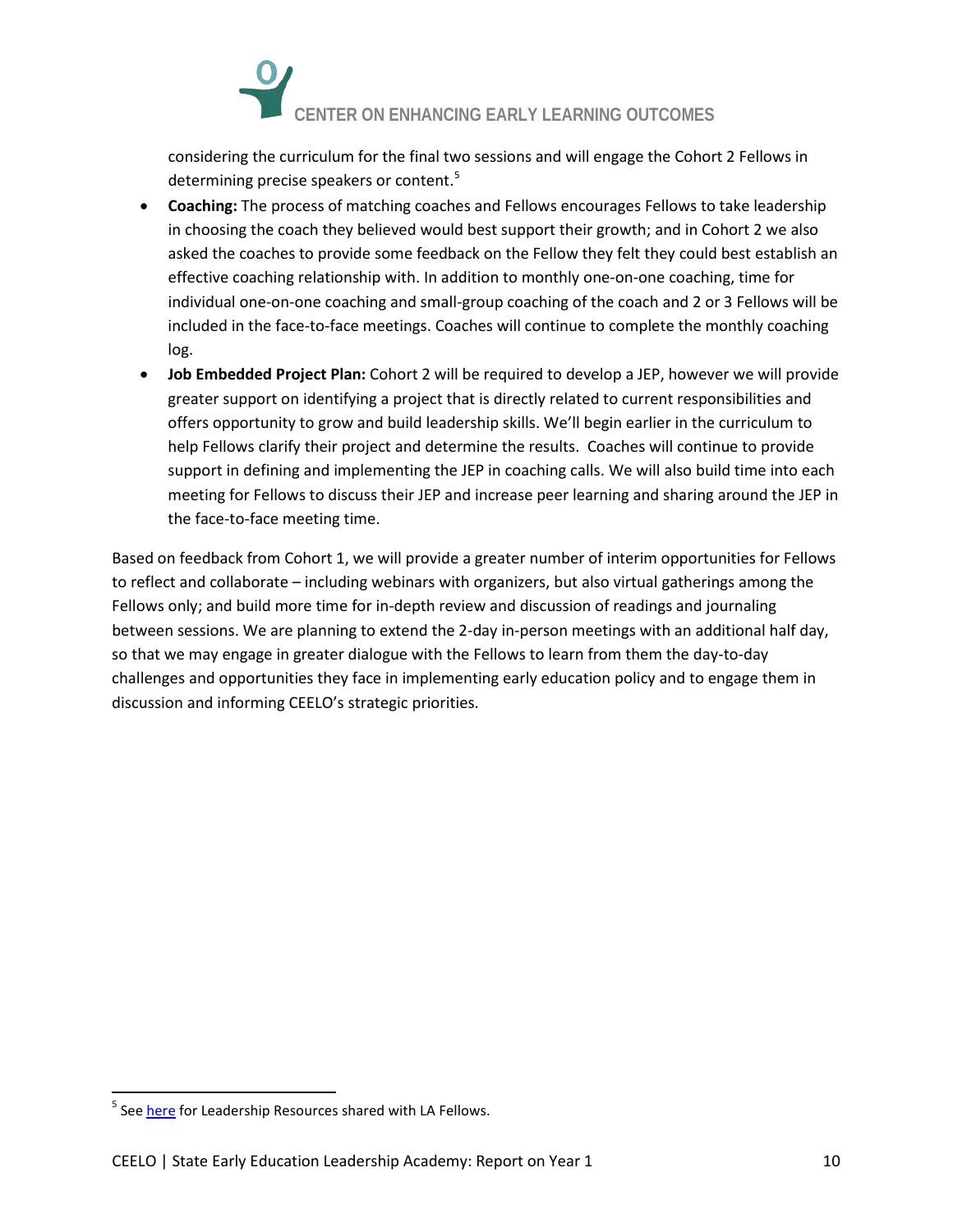

## **Appendix A CEELO Leadership Academy Job Embedded Project Plan October 2015**

Your Job Embedded Project provides an opportunity to strengthen and apply leadership and management skills to a critical issue or goal that is important to you and your agency. Each Leadership Academy meeting will include time for you to share progress and reflections on your project and receive feedback from your coach, other Fellows, and CEELO leadership. Each Fellow will also present the results of their project at our final Leadership Academy meeting next August. We also hope you will find opportunities to present your project outcomes and lessons to other audiences in your state or nationally.

### **Considerations:**

You each proposed and briefly described a Job Embedded Project goal in your application, however you have an opportunity to change or revise your Job Embedded Project; to develop and define a project that is part of your current job responsibilities AND provides you with an opportunity to build, strengthen, and stretch your leadership skills. The first meeting in November on Results Based Leadership will offer you an opportunity to further define the results and outcomes of your Job Embedded Project.

By August 12-13, 2016, each Fellow will have completed a Job Embedded Project case study comprising 3 elements: 1) the Project Description, 2) the Project Plan, and, 3) the PPT/Video presentation. Each is explained below. Using this format will bring consistency to how your projects are described and allow project-related interactions to be more effective.

### **Due December 1, 2015**

### Project Description (150 words)

This project summary or abstract should convey a concise, clear, description of the project. Think of this as your "elevator speech" -- providing a pithy and powerful explanation of your project and its expected outcomes. It should draw the reader into wanting to know more. These descriptions will be shared with your peers and coaches and will go on the Leadership Academy website, providing a window to the projects to the wider community.

### Project Plan

The Project Plan is intended to provide a succinct narrative to guide your work on the Job Embedded Project. It is likely to be an evolving document that is updated regularly as you gain feedback from the project's implementation and the work with peers, coaches, and faculty during LA meetings.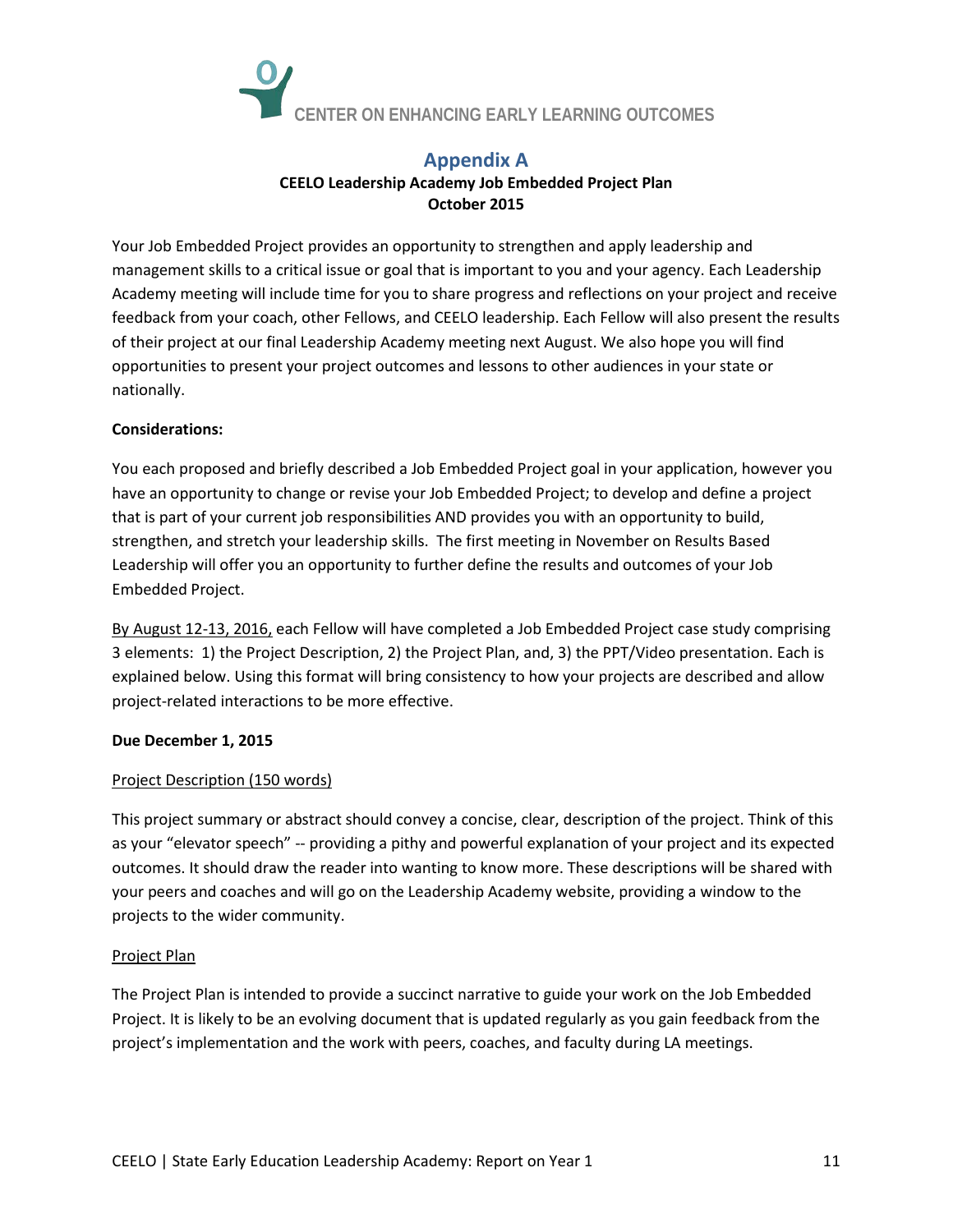

We are requesting that you revisit your initial project description in your application to accomplish the following:

- Refine and expand your project plan to address the questions outlined below.
- Limit your project plan to 2-4 pages.
- Discuss your revised plan in your first call with your coach.

# **Job Embedded Project Plan Outline**

#### **Project Title:**

Summary Description: (150 words)

#### **Purpose:**

Why are you doing this work?

#### **Objectives:**

- 1. What specific results do you intend to achieve and how will your results be measured?
- 2. What are the performance indicators and evidence of success that could reasonably be achieved in the nine months of the LA?

### **Assumptions and Potential Challenges**

- 1. Identify the role of other state agencies and/or organizations that will be critical to achieving your identified results.
- 2. Identify the 3-5 individual leaders who are critical to the success of your project and describe how you plan to engage them to achieve your desired results.
- 3. Describe organization, fiscal, or systemic challenges you anticipate having to face and possible solutions.

### **Leadership Skills and Competencies**

What are your key priorities for strengthening your capacity as an early childhood leader and manager through this project?

### **April 2016 Project Check-in**

Based on your December 2015 Job Embedded Project plan, talk with your coach about the progress of your project. Use these questions as a guide:

1. Given the objectives you set for project, what have you accomplished to date on your project?